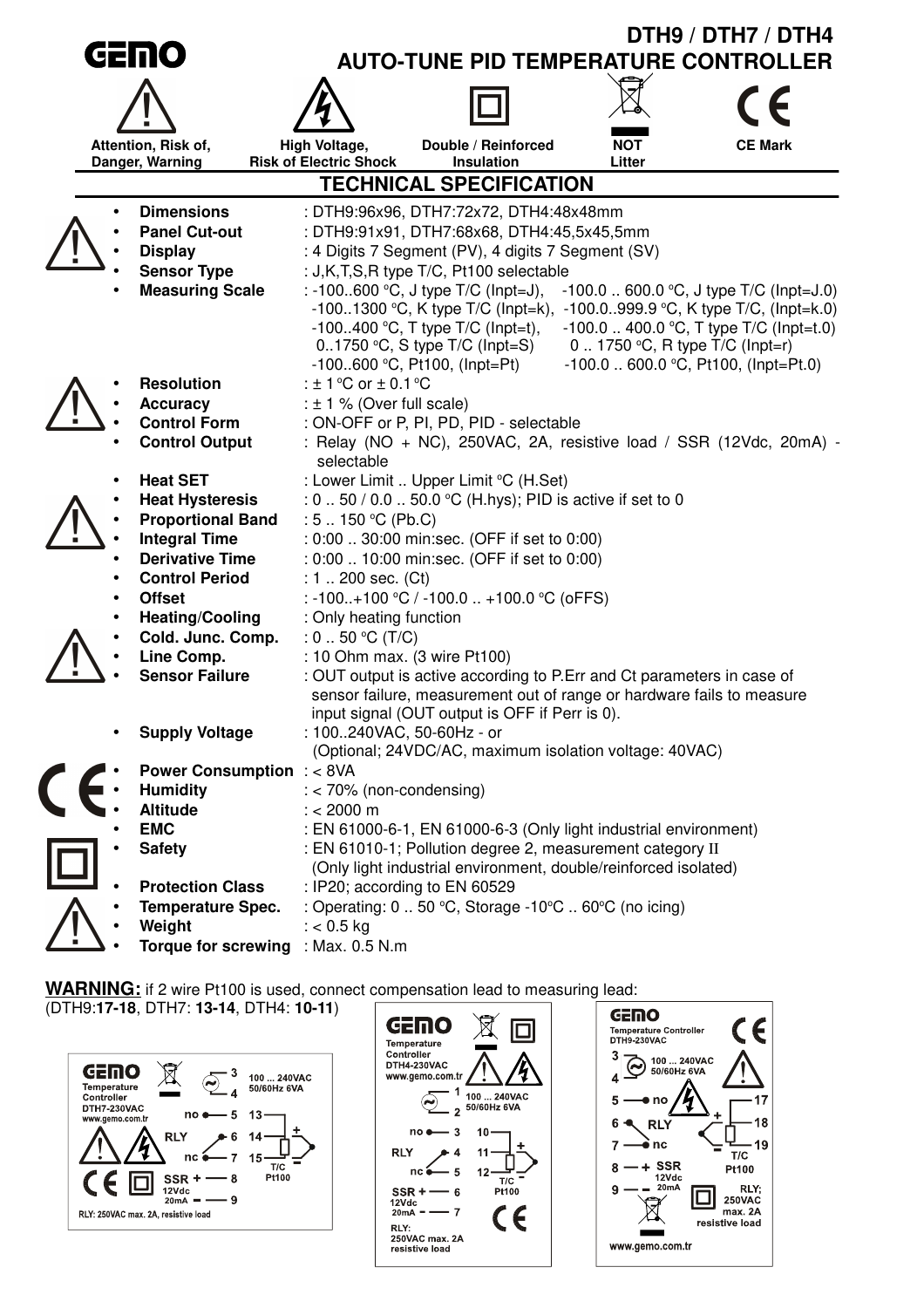

# **INSTALLATION, USE and WARNINGS**



- This device and its packing is NOT litter and may NOT be disposed of with domestic waste. Please return this device and its packing to an appropriate recycling point at the end of its service life.
- Please read this user manual carefully and completely before installation and use. Please take into consideration all warnings mentioned in this manual.
- DTH9 / DTH7 / DTH4 are suitable only for permanent panel type mounting.
- Installation and use of this device must be done by qualified, authorized and trained technical personnel only.
- Inspect device carefully before installation. Do not install and use broken and defective devices.
- Do not disassemble device. Do not make any repair on any part of the device. There is no accessible part inside the device. Please contact to manufacturer for broken and defective devices.
- Do not use device in environments subject to flammable, explosive and corrosive gases and/or substances. This device is designed for applications only in light industrial environments. This device is not suitable for medical and residential use. This device is not suitable for use related with human health and safety. This device is not suitable for automotive, military and marine use.
- Do not allow children and unauthorized people to use this device.
- Before installation and any technical work, disconnect the power supply and mains connections.
- Check the power supply voltage level before power on, and make sure voltage level is in specified limits. Check quality of neutral line. Improper neutral line may give permanent damage to the device.
- Connect an external power switch and an external fuse (1A, 250VAC) to the power supply line that are easily accessible for rapid intervention. Connect an external fuse (2A, 250VAC) for each relay output separately.
- Use appropriate cables for power supply and mains connections. Apply safety regulations during installation.
- Install the device in a well ventilated place. Install the device permanently into a proper panel cut-out. Fix the device with two fasteners supplied with the device. Only front panel must be accessible after installation is completed.
- Do not operate the device other then the environmental conditions given in Technical Specification.
- Do not operate the device in environments that may cause conductive pollution.
- Take precautions against negative environmental conditions like humidity, vibration, pollution and high/low temperature during installation.
- Use correct compensation cables for T/C sensors. Connect T/C cable directly to the device connectors.
- Keep device, signal cables and communication cables away from circuit breakers, power cables and devices/cables emitting electrical noise. Use shielded and twisted signal and communication cables and connect shield to earth ground on device side. Keep length of signal and communication cables less than 3m.
- In your applications, always use separate and independent mechanical and/or electromechanical devices/apparatus to support DTH9 / DTH7 / DTH4 to handle emergency cases.
- Use insulated cable end-sleeves at the end of cables screwed to the device connector terminals.
- Maximum torque for screwing; 0.5 N.m.
- Please check www.gemo.com.tr for latest device and documentation updates regularly. All updates and all information are subject to change without notice.

### **GENERAL SPECIFICATION**

- This device is designed for basic temperature control applications only in light industrial environments.
- PID temperature controller
- Auto-tuning for PID parameters
- Sensor type: T/C (J,K,T,S,R), Pt100, selectable, multi-input
- Selectable control type: P, PI, PD, PID or ON-OFF
- Ramp mode during power on
- "Anti-windup" in PID and PI mode
- Upper and Lower limit for SET setting
- Displays SET and PROCESS values
- Cold-junction compensation for T/C
- Line compensation for Pt100
- Excellent linearity with  $O C/MV$  and  $O C/O$ hm look-up tables
- Input "Offset" feature
- Password protection
- **High accuracy**
- EEPROM memory to store settings
- Easy connection with plug-in connectors

Gürbüzoğlu Elektronik San. ve Tic. Ltd. Şti. http://www.gemo.com.tr. http://www.gemo.com.tr. http://www.gemo.com.tr<br>Camlitepe Cad. No:297 / 3-4 Siteler, Ankara, Türkiye betalerinin betalerinin e-posta: info@gemo.com.tr Camlıtepe Cad. No:297 / 3-4 Siteler, Ankara, Türkiye Tel: +90-312-3503900, Fax: +90-312-3511117

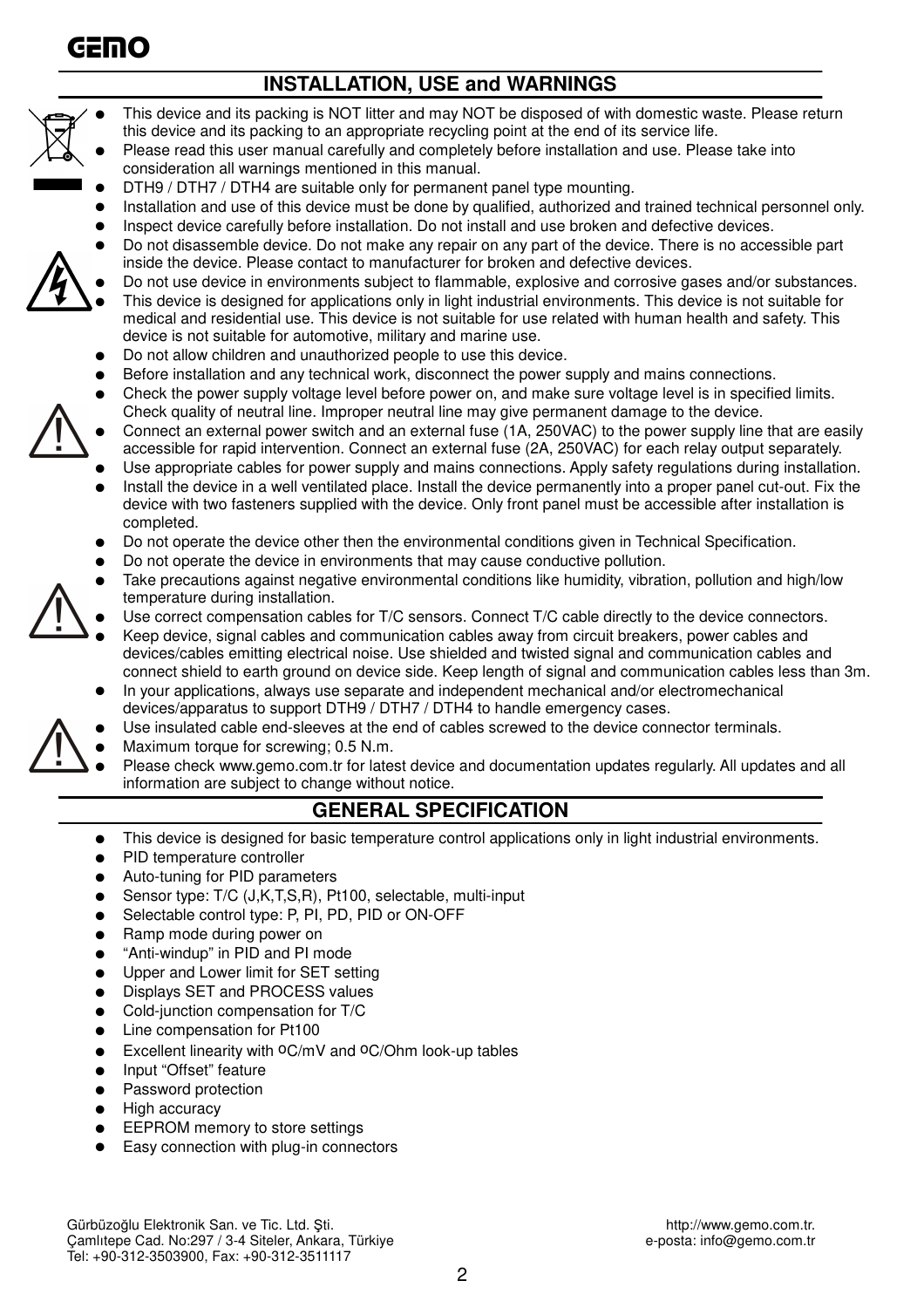## **PROGRAMMING PARAMETERS**



**(1) When sensor type is changed, Up.L, Lo.L, H.Set, H.hys, oFFs Error Messages: may be set to a new value automatically, according to the selected sensor. Fail:** Sensor failure or sensor selection wrong **(2) If sensor type is selected as Pt.0, J.0, K.0 or t.0. E.FLS: Hardware failure E.FLS: Hardware failure** 

**E.CAL:** Hardware failure **E.EPr:** Memory failure

Gürbüzoğlu Elektronik San. ve Tic. Ltd. Şti. http://www.gemo.com.tr. http://www.gemo.com.tr. http://www.gemo.com.tr<br>Camlitepe Cad. No:297 / 3-4 Siteler, Ankara, Türkiye betalerinin betalerinin e-posta: info@gemo.com.tr Camlıtepe Cad. No:297 / 3-4 Siteler, Ankara, Türkiye Tel: +90-312-3503900, Fax: +90-312-3511117